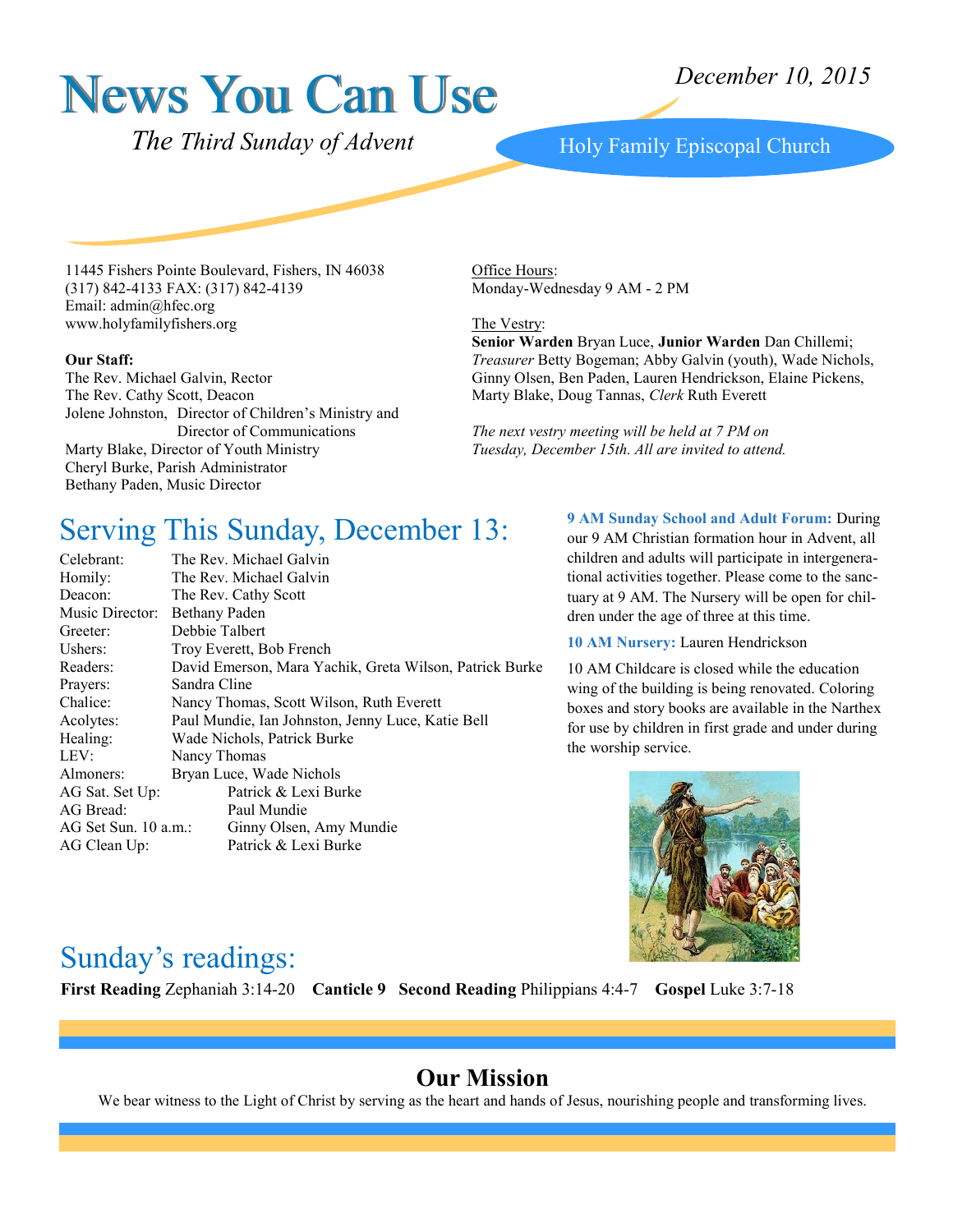## Worship and Feast Days

# **CHRISTMAS SERVICES**

December 24 - 5 PM Children's Service December 24 - 10 PM Lessons and Carols (no Eucharist) December 24 - 11 PM Midnight Mass (incense used) December 25 - 10 AM Christmas Day Service

HOLY FAMILY EPISCOPAL CHURCH

### Christian Education



**Sabbatical Presentation:** Third time's the charm! Join us during our 9 AM Christian education hour in the sanctuary **THIS SUNDAY, December 13th** to hear all about Father Mike's exciting journey this summer. This presentation is for all ages - please bring your children with you to the sanctuary. The Nursery will be open for infants and toddlers under the age of three during this time.

**Youth Group Exchange Program:** Your input is needed! Holy Family was selected to participate in the Youth Ministry Grant Initiative (YMGI) from the Center For Congregations (CFC). With this funding, Holy Family is developing a Youth Group Exchange Program with Anglican youth from another culture. Youth visiting Fishers will live out the outreach mission of Holy Family by

working side by side in a week long mission project in central Indiana. You are invited to participate in an upcoming discussion group to learn about the program and help the committee develop the "reverse mission trip" portion of the program. Interested adults are asked to select one the following discussion groups to attend. The meetings will be held at the Galvin home, and adult beverages and appetizers will be served. **Friday Dec. 11th, 7-8:30 PM and Sunday Dec 13th, 1-2:30 PM.** (The youth will have separate discussions.) Additional information can be found **[HERE](http://www.holyfamilyfishers.org/ymgi-youth-group-exchange/)**.

### Outreach Opportunities

**Angel Tree Month:** Please return unwrapped items with their Angel Tree tags **THIS Sunday, December 13th.** Bless your generosity!

1

### Thanks Be to God

- Jim Agnew for playing the cello with the choir for this week's Offertory anthem
- Congregation members who provided and served items at Joe Lungren's visitation
- Youth Group members and adult leaders for their fun "Twelve Days of Christmas" presentation



Zoey Keys December 12 Kaleb Halstead December 13 John Pierce December 14 Charles Forman December 15 Annette Harling December 16



Charles & Holly Forman December 16